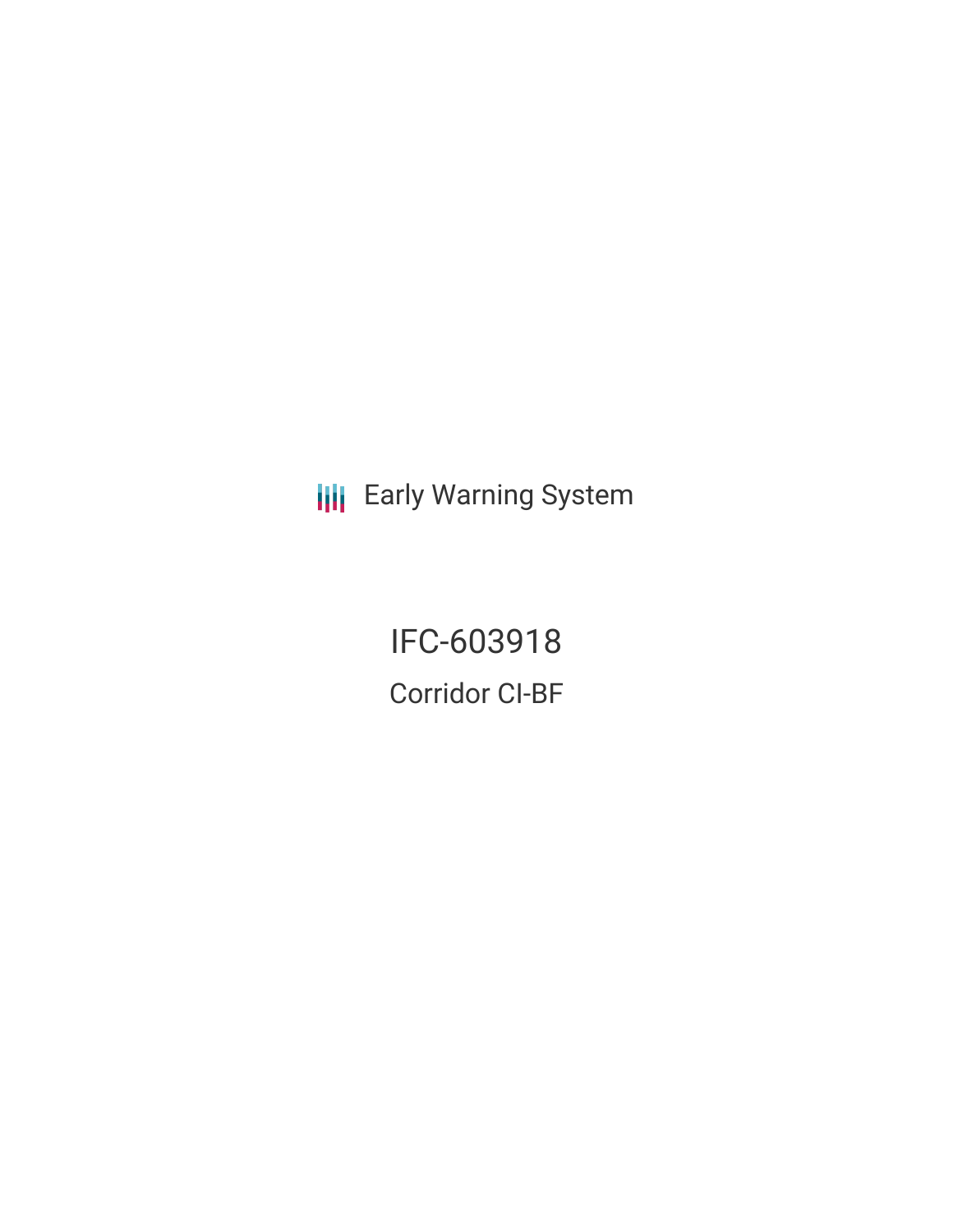# **Quick Facts**

| <b>Countries</b>               | <b>Ivory Coast</b>                      |
|--------------------------------|-----------------------------------------|
| <b>Financial Institutions</b>  | International Finance Corporation (IFC) |
| <b>Status</b>                  | Active                                  |
| <b>Bank Risk Rating</b>        | U                                       |
| <b>Voting Date</b>             | 2019-10-31                              |
| <b>Borrower</b>                | Republic of Ivory Coast                 |
| <b>Sectors</b>                 | Industry and Trade                      |
| <b>Investment Type(s)</b>      | <b>Advisory Services</b>                |
| <b>Investment Amount (USD)</b> | \$3.73 million                          |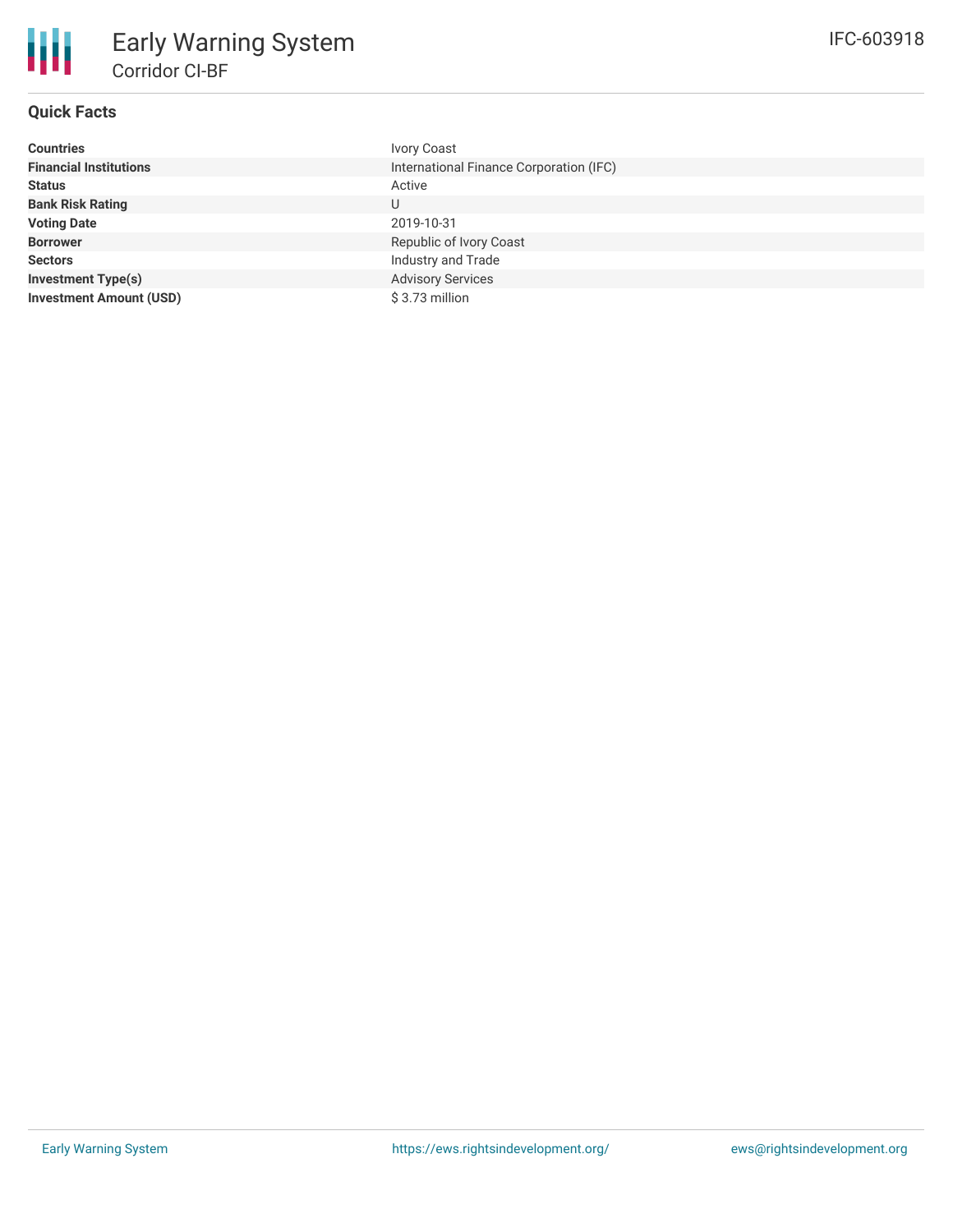

### **Project Description**

The project will contribute to streamline trade across border in the region. At the end of the project the compliance cost saving generated and other key results achieved by the project will be disclosed.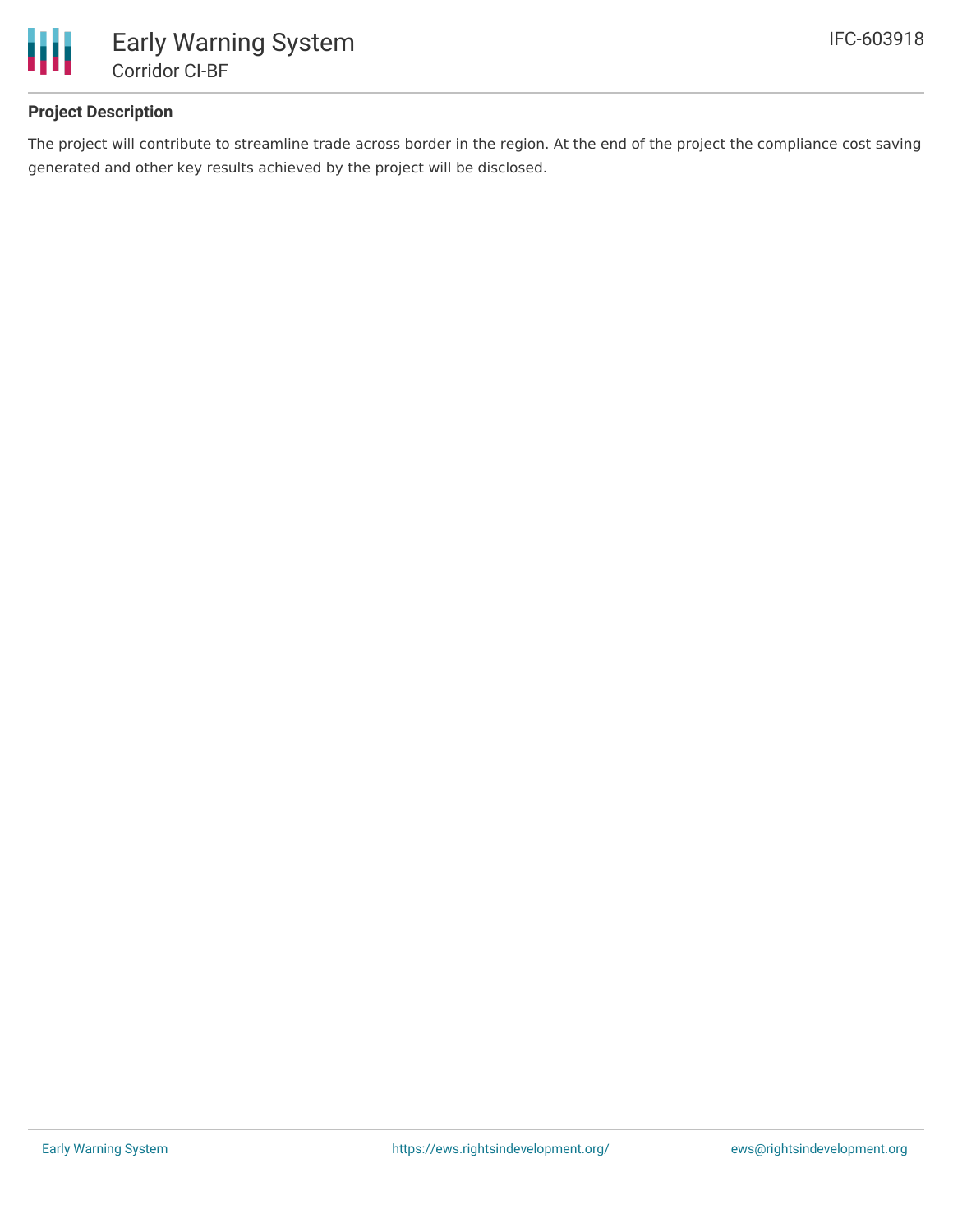#### **Investment Description**

• International Finance Corporation (IFC)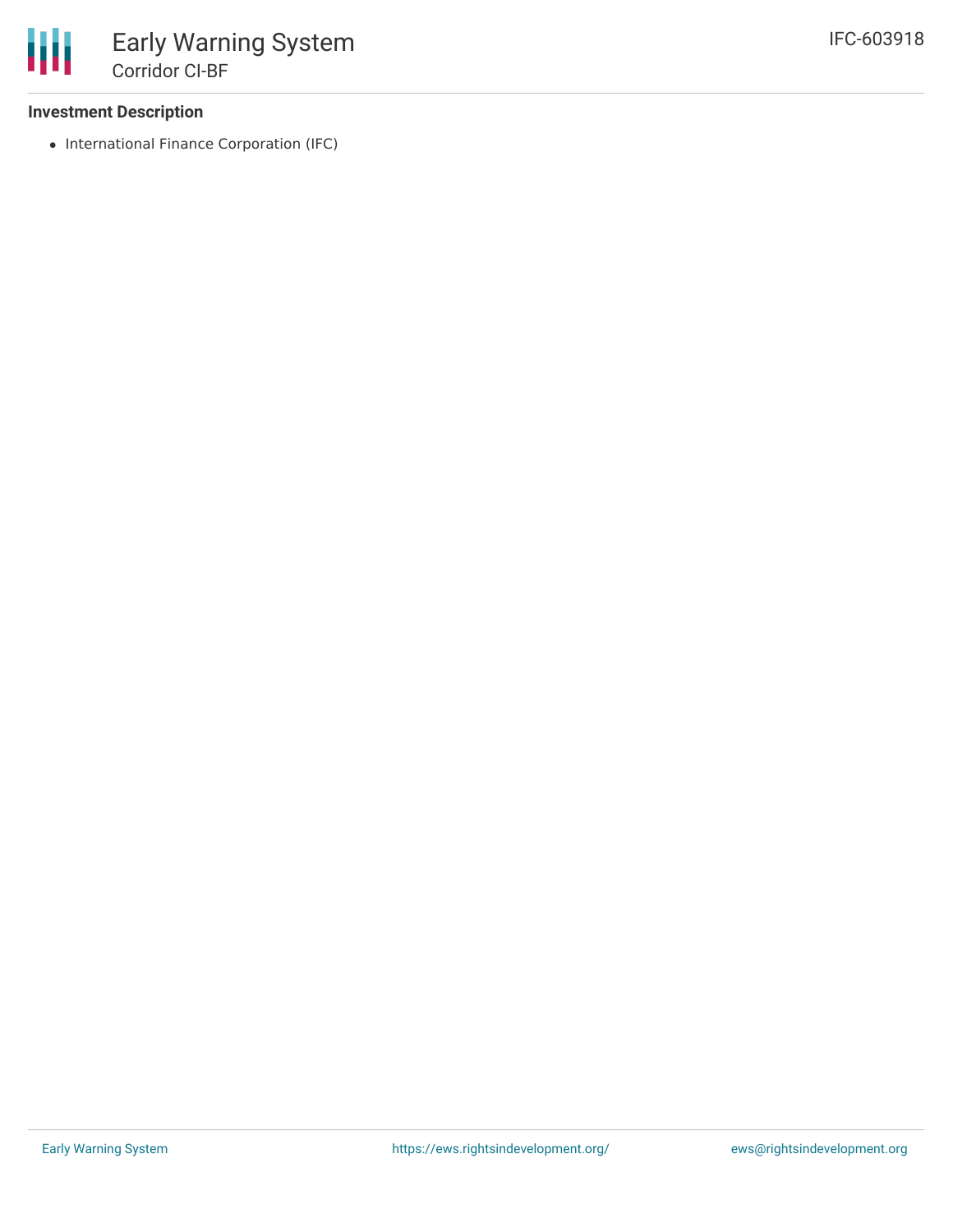# **Contact Information**

No contact information provided at the time of disclosure

ACCOUNTABILITY MECHANISM OF IFC

The Compliance Advisor Ombudsman (CAO) is the independent complaint mechanism and fact-finding body for people who believe they are likely to be, or have been, adversely affected by an IFC or MIGA- financed project. If you submit a complaint to the CAO, they may assist you in resolving a dispute with the company and/or investigate to assess whether the IFC is following its own policies and procedures for preventing harm to people or the environment. If you want to submit a complaint electronically, you can email the CAO at CAO@worldbankgroup.org. You can learn more about the CAO and how to file a complaint at http://www.cao-ombudsman.org/